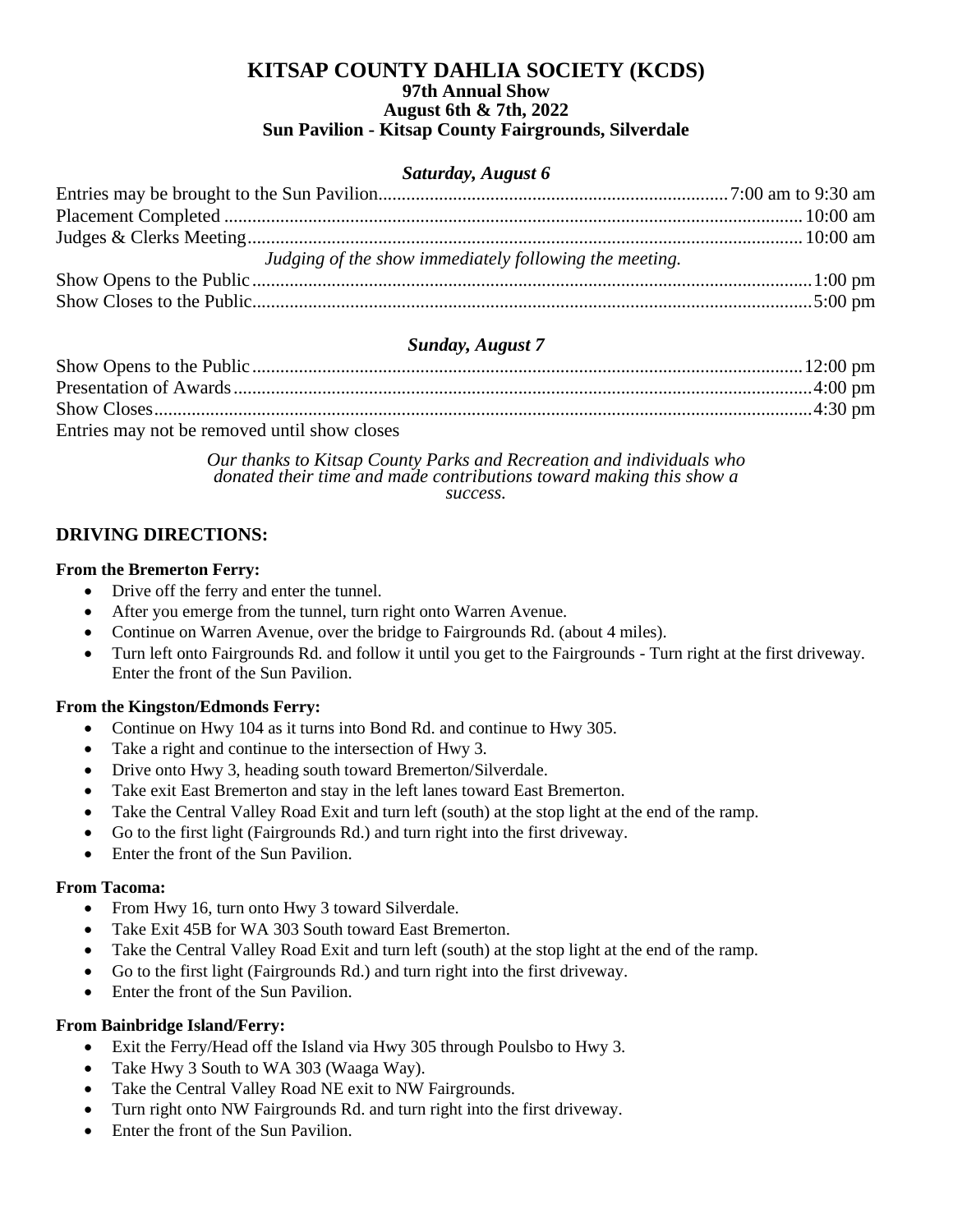# **KITSAP COUNTY DAHLIA SOCIETY**

## **SPECIAL ENTRIES**

*Novice - Pink Tags; Amateur - Yellow Tags; Open - White Tags*

| FULLY DOUBLE DAHLIA OF THE YEAR - Clearview Edie (Single-bloom entry)       |  |
|-----------------------------------------------------------------------------|--|
|                                                                             |  |
|                                                                             |  |
|                                                                             |  |
| <b>OPEN-CENTERED DAHLIA OF THE YEAR - Kelsey Dwarf (Triple-bloom entry)</b> |  |
|                                                                             |  |
|                                                                             |  |
|                                                                             |  |

# **OPEN TO ALL**

*Use White Tags Only*

| For our tribute to Andy Babb, bring mixed vases of dahlias or dahlias and other vegetation that grows in your<br>garden. There will be a judged award for the best vase as well as a drawing from among all entries for a cash prize. |  |
|---------------------------------------------------------------------------------------------------------------------------------------------------------------------------------------------------------------------------------------|--|
| You will receive one chance for each vase entered, to a maximum of 10 entries per person.                                                                                                                                             |  |
|                                                                                                                                                                                                                                       |  |
| Single bloom entry of any disseminated variety originated by David & Leone Smith                                                                                                                                                      |  |
|                                                                                                                                                                                                                                       |  |
| Single-bloom entry                                                                                                                                                                                                                    |  |
|                                                                                                                                                                                                                                       |  |
| Single-bloom entry                                                                                                                                                                                                                    |  |
|                                                                                                                                                                                                                                       |  |
| Three Varieties, 3 Blooms                                                                                                                                                                                                             |  |
|                                                                                                                                                                                                                                       |  |
| Three Varieties, 3 Blooms                                                                                                                                                                                                             |  |
|                                                                                                                                                                                                                                       |  |
| Three Varieties, 5 Blooms                                                                                                                                                                                                             |  |
|                                                                                                                                                                                                                                       |  |
| Three Varieties, 5 Blooms                                                                                                                                                                                                             |  |
|                                                                                                                                                                                                                                       |  |
| Three Varieties, 5 Blooms                                                                                                                                                                                                             |  |
|                                                                                                                                                                                                                                       |  |
| Three Varieties, 9 Blooms                                                                                                                                                                                                             |  |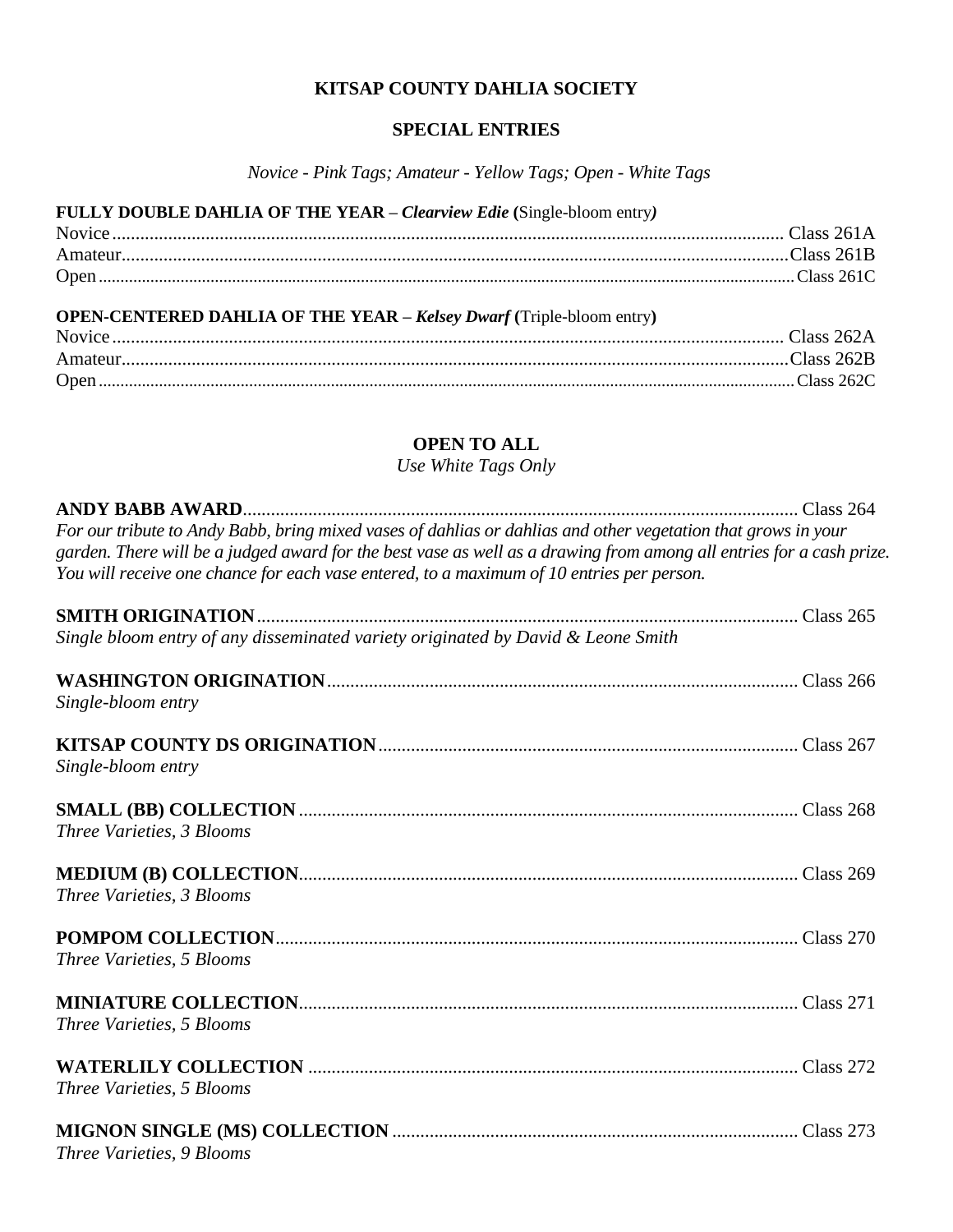| Three-bloom entry, 2 of one, 1 of the other                                                                                                  |  |  |
|----------------------------------------------------------------------------------------------------------------------------------------------|--|--|
| Artistic display of a single bloom with less than 2" stem in clear water in a non-footed bowl with no greenery.                              |  |  |
| Triple-bloom entry, 3 different varieties, no limit on number of entries. Winner decided by public vote. Ballots<br>close at 3:00 pm Sunday. |  |  |
| Open to anyone who has never exhibited dahlias before. Intended for walk-ins bringing entries not conforming<br>to Federation rules.         |  |  |

### **DAHLIA PHOTOGRAPHY**

# **DAHLIA PHOTOGRAPHY RULES**

**ELIGIBILITY**: Open to non-commercial photographers. It is not necessary for the photos to have been taken in 2021, but photos that won prizes in any previous contests are ineligible.

**FORMAT**: A dahlia bloom or blooms must dominate the image area. Only matted color prints may be entered. Prints must be 5" x7" on 8" x 10" mats.

**ENTRY TAGS**: Use open division (white) tags with the following information filled in: Section, Class, Photo title (in NAME blank; does not have to be the name of the variety pictured), exhibitor's name and number. Attach entry tags to the back of the mats hanging below the mat so that information is readable from the front when viewing the photo.

**JUDGING**: Entries will be judged on both a cultural (form, color, etc.) and image (composition, sharpness, etc.) basis.

**AWARDS**: Ribbons will be awarded for first, second, and third place in each class. A prize will be awarded to all first-place winners, and to the Best Photo in Show.